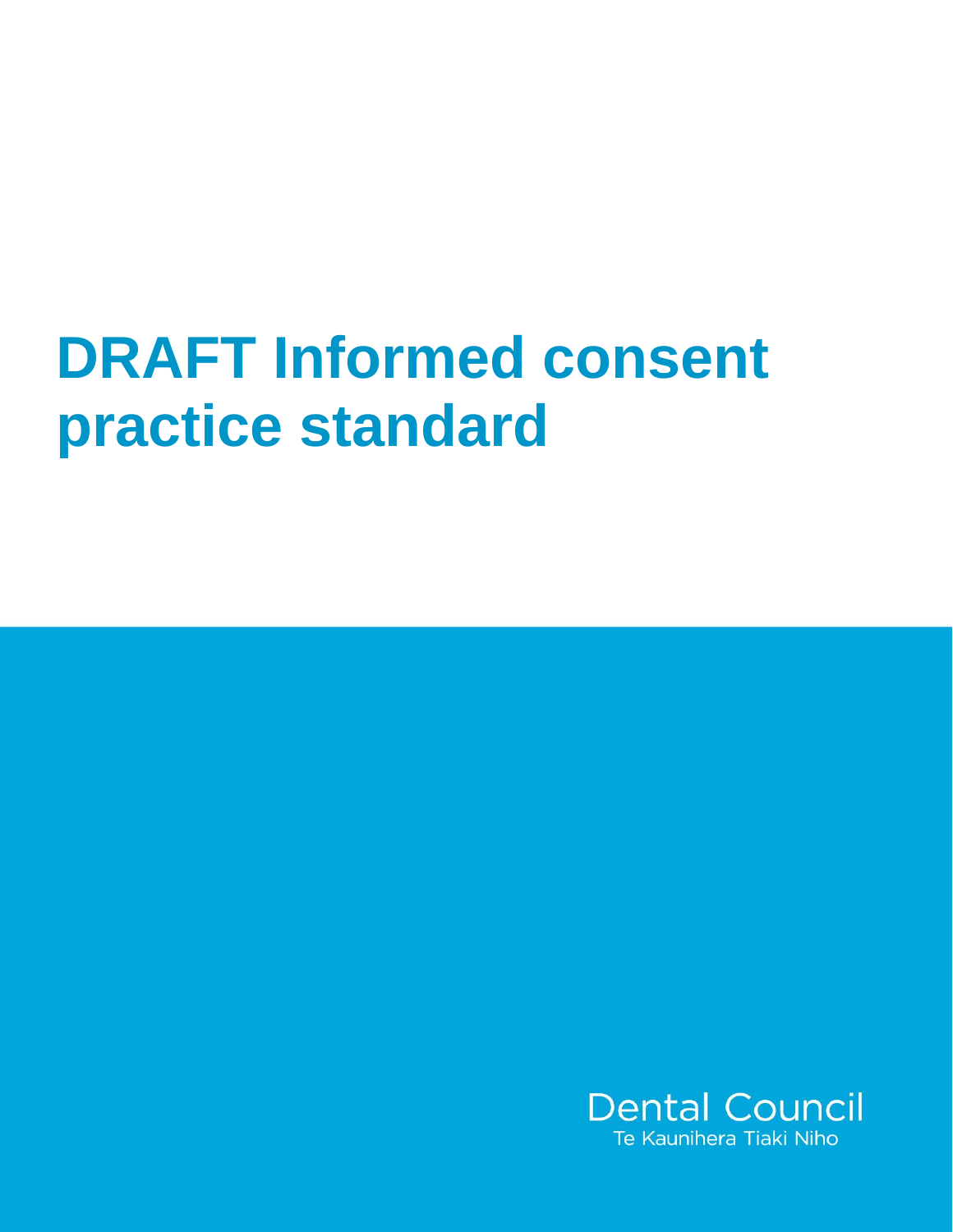# Foreword

#### Standards framework

The Dental Council (the Council) is legally required to set standards of clinical competence, cultural competence and ethical conduct to be observed by all registered oral health practitioners (practitioners). <sup>a</sup> This means that compliance to the Council's standards by practitioners is mandatory.

The Council has established a standards framework which defines the ethical principles, professional standards, and practice standards that all practitioners must meet.

There are five ethical principles that practitioners must adhere to at all times.

Practitioners must:

- put patients' interests first
- ensure safe practice
- communicate effectively
- provide good care
- maintain public trust and confidence.

Each of the five ethical principles is supported by a number of professional standards which articulate what a practitioner must do to ensure they achieve the ethical principles. The professional standards are, in turn, supported by practice standards which relate to specific areas of practice that require more detailed standards to enable practitioners to meet the professional standards and ethical principles.

A copy of the standards framework is available on the [Council's website.](http://dcnz.org.nz/i-practise-in-new-zealand/standards-framework/)

#### **Compliance**

The standards set by the Council are minimum standards which are used by the Council, the public of New Zealand, competence review committees, professional conduct committees, the Health and Disability Commissioner, the Health Practitioners Disciplinary Tribunal, and the courts to measure the competence, performance, and conduct of practitioners.

A failure to meet the Council's standards and adhere to the ethical principles could result in Dental Council involvement and may impact on the practitioner's practice.

Sometimes factors outside of a practitioner's control may affect whether or not, or how, they can meet the standards. In such circumstances, practitioners are expected to adhere to the ethical principles, demonstrate insight and use their professional judgement to determine appropriate behaviour.

Practitioners must be able to justify their behaviour when this is contrary to the standards, and document their reasons.

a Oral health practitioners include dentists, dental specialists, dental hygienists, dental therapists, oral health therapists, clinical dental technicians, dental technicians, and orthodontic auxiliaries.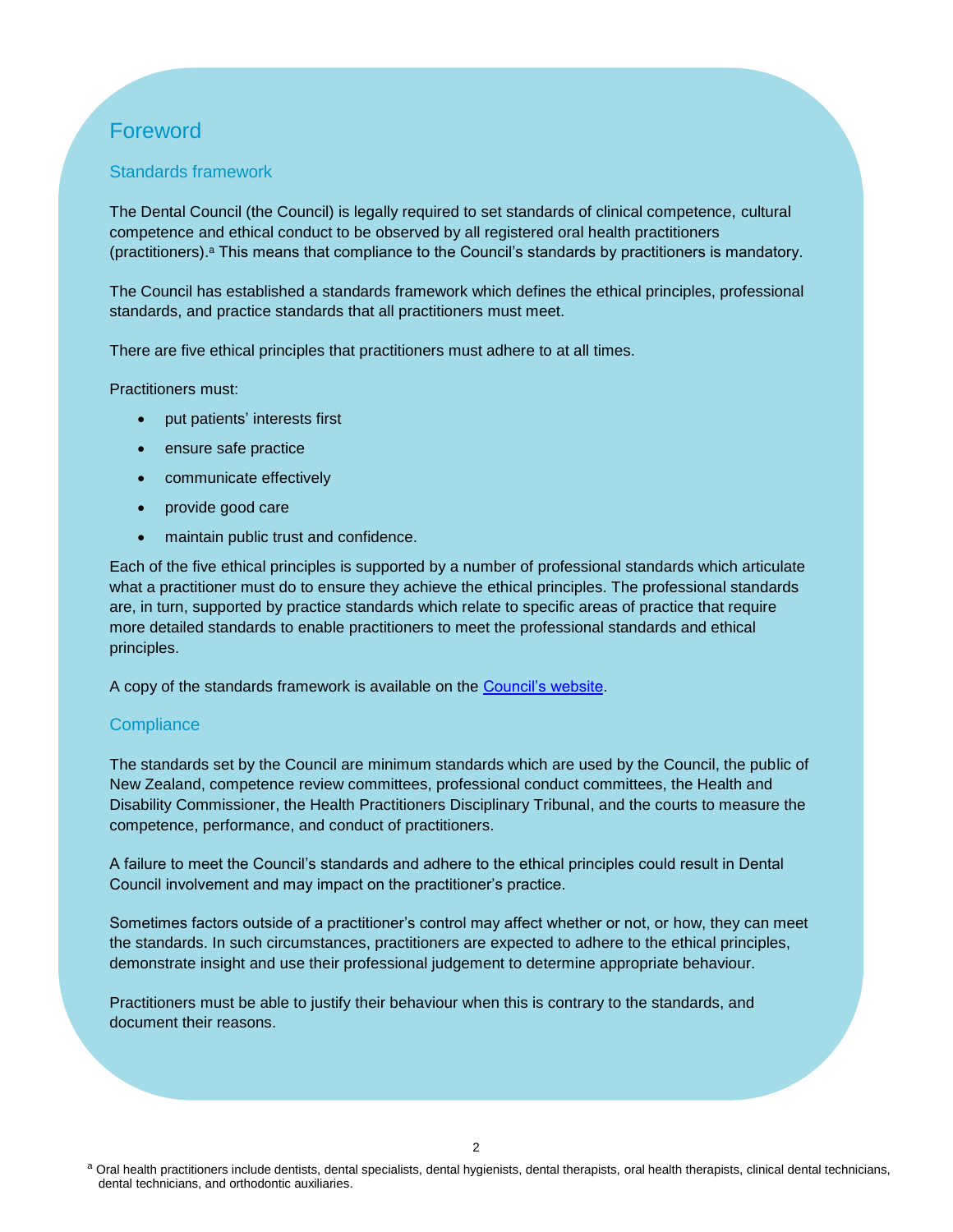# **Contents**

| Introduction            | 4               |
|-------------------------|-----------------|
| List of standards       | 9               |
| Standards with guidance | 10              |
| Standards 1 & 2         | 10              |
| Standard 3              | 11              |
| Standards 4 &5          | 12              |
| Standard 6              | 12              |
| Standard 7              | 15              |
| Standard 8              | 17              |
| <b>Appendix A</b>       | 17 <sub>2</sub> |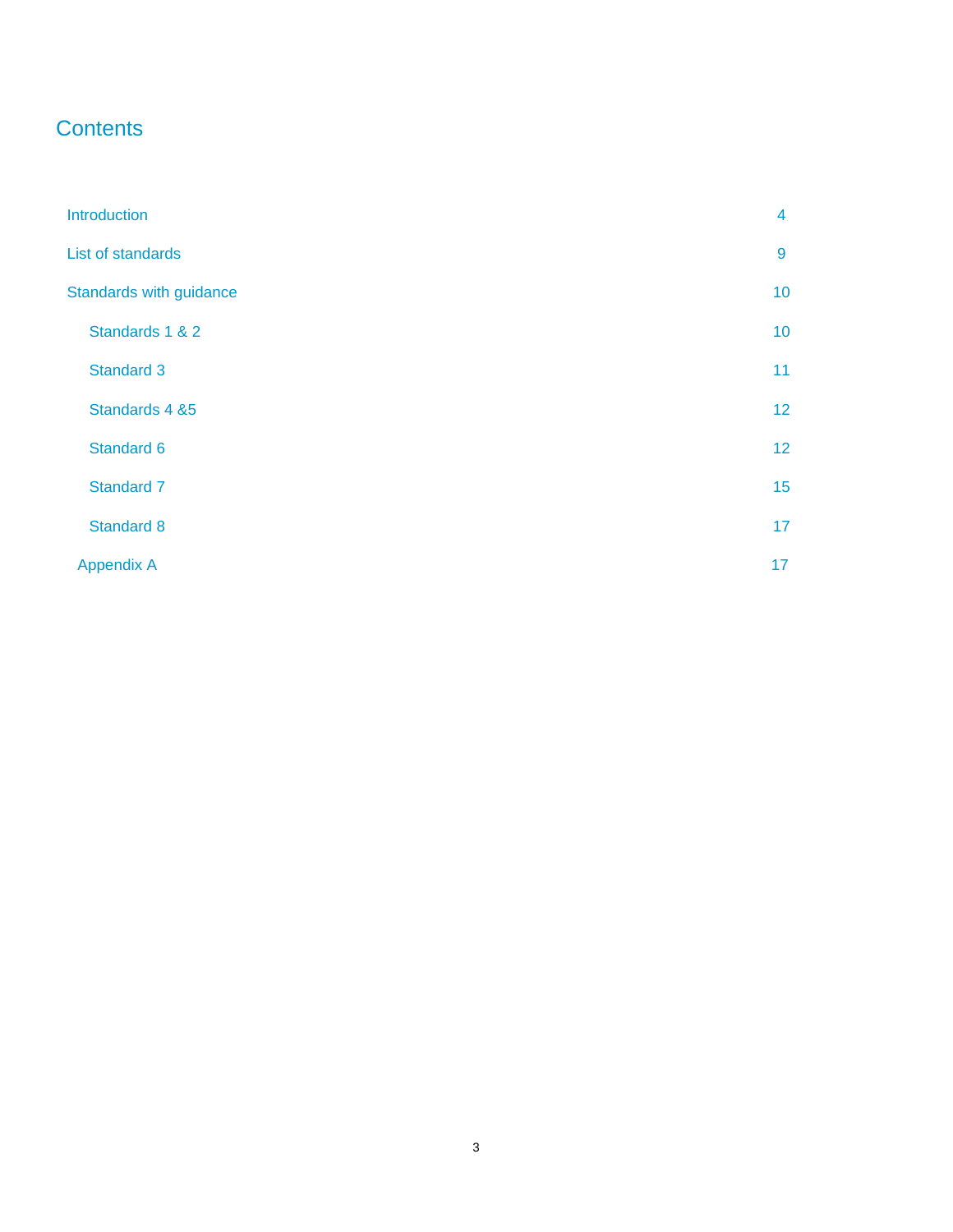## <span id="page-3-0"></span>Introduction

This introduction provides commentary on the informed consent practice standard and context for the standards and guidance within it. It does not form part of the practice standard.

The informed consent practice standard contains:

 The Council *standards* (the standards) for informed consent that all registered oral health practitioners (practitioners) **must** meet. These are presented in the numbered coloured boxes -



 *Guidance* which describes the actions and behaviour that enable practitioners to meet the minimum standards. If a practitioner does not follow the guidance, they must be able to demonstrate to the Council that they meet the standards.

This is presented in the grey-shaded boxes directly following the relevant standard -

#### **Guidance**

 $\triangleright$  The actions and behaviour that enable practitioners to meet the minimum standards.

For convenience, the standards are listed at the beginning of the practice standard; the standards with guidance follow.

#### Purpose

 $\overline{a}$ 

The purpose of the informed consent practice standard is to set minimum standards for the process of obtaining informed consent in oral health practice.

#### Practitioners' obligations

Practitioners are legally and ethically obliged to obtain a patient's informed consent before providing care.

These obligations are set out in the Health and Disability Commissioner Code of Health and Disability Consumers' Rights Regulation 1996 (HDC Code of Rights), the Council's standards framework, and the informed consent practice standard.

The HDC Code of Rights provides that every consumer has the right to effective communication<sup>1</sup>; the right to be fully informed<sup>2</sup>; and the right to make an informed choice and give informed consent<sup>3</sup>.

<sup>1</sup> Right 5(1) Health and Disability Commissioner Code of Health and Disability Services Consumers' Rights Regulation 1996

<sup>&</sup>lt;sup>2</sup> Right 6(1) Health and Disability Commissioner Code of Health and Disability Services Consumers' Rights Regulation 1996

<sup>&</sup>lt;sup>3</sup> Right 7 Health and Disability Commissioner Code of Health and Disability Services Consumers' Rights Regulation 1996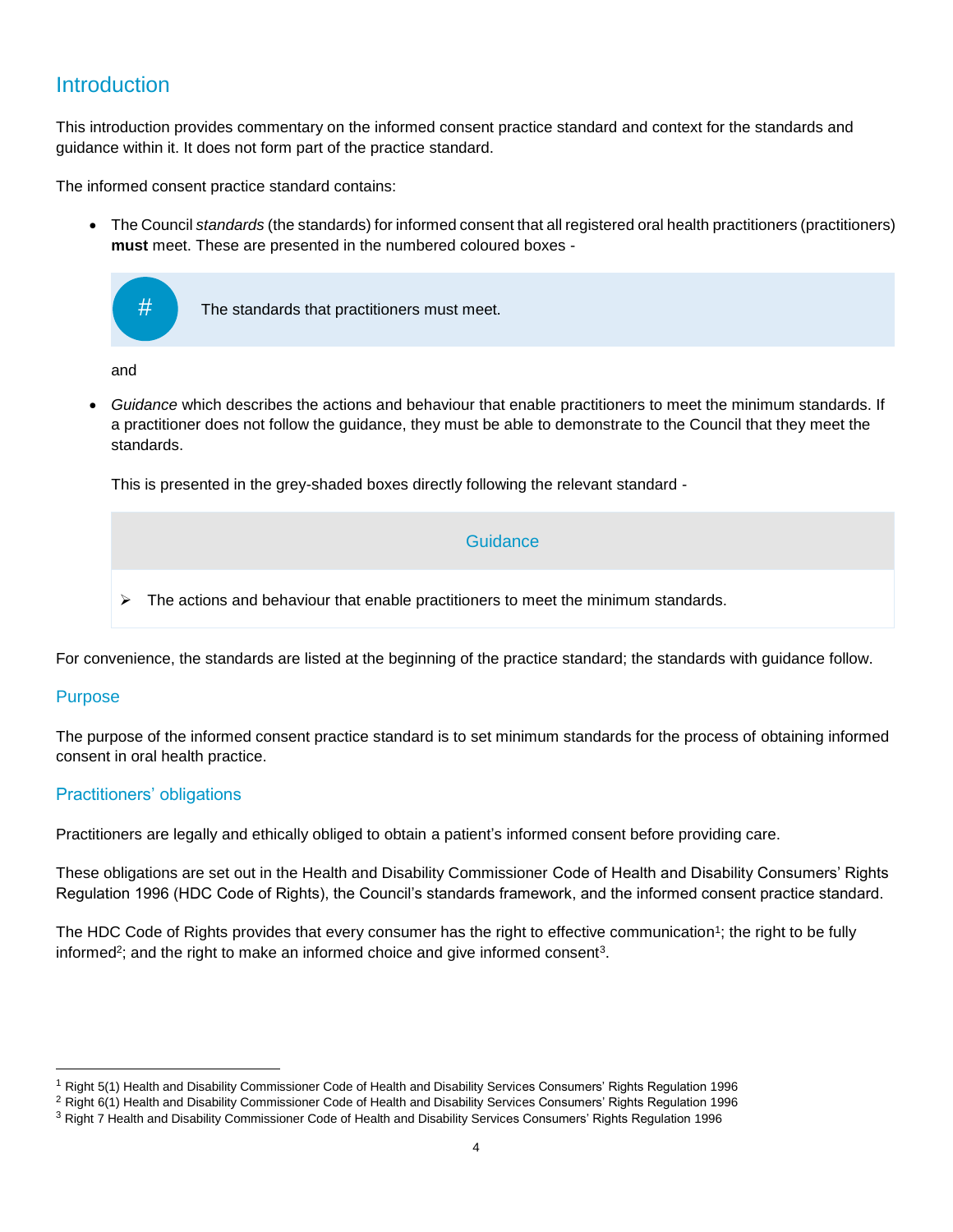The standards framework requires practitioners to put patients' interests first and communicate effectively by: giving patients the information they need, or request, in a way they can understand, so they can make informed decisions; ensuring informed consent remains valid at all times; and respecting the autonomy and freedom of choice of the patient.

The practice standard contains more detailed standards in this practice area which reflect patients' legal rights, and practitioners' legal and ethical obligations, as expressed in the HDC Code of Rights and the standards framework. Practitioners are advised to read the HDC Code of Rights in conjunction with the practice standard.

#### Defining and understanding informed consent

The HDC describes informed consent as a *process* requiring effective communication between the practitioner and the patient (Right 5), provision of all necessary information to the patient (Right 6), and the patient's freely given and competent consent (Right 7).<sup>4</sup> It is not just the signing of a form, or the practitioner telling the patient what's best for them. It is an interactive process between a practitioner and a patient where the patient:

- gains an understanding of their condition
- receives an explanation of the possible options for care, including an assessment of the potential risks and side effects, benefits, and costs of each option—in a way they can understand
- has the opportunity to ask questions and discuss the information given to them.

On this basis, the patient can make an informed choice, and decide whether or not to give their consent.

The informed consent process acknowledges patients' rights to autonomy and freedom of choice—it recognises that patients have the right to make their own decisions about their health taking into account their own beliefs and values, their culture and family life, and make choices which are most appropriate to their own circumstances.

#### Communication and partnership

 $\overline{a}$ 

Effective communication between the practitioner and the patient is fundamental to the informed consent process.

Every patient has the right to the information that a reasonable patient, in the patient's circumstances, would expect to receive<sup>4</sup>. Practitioners need to be sure therefore that patients receive all of the information they need and request to make an informed choice, and that they truly understand their condition and their options for care.

Practitioners can meet this obligation by working in partnership with their patients—by providing relevant, sufficient and balanced information, and by encouraging their patients to ask questions, discuss the various options, and express their views and preferences. This approach enables patients to understand their options and genuinely exercise their autonomy; and assists in achieving better outcomes.<sup>5</sup>

Informed consent is not a one-off event. It is an ongoing process of communication between the patient and practitioner which provides multiple opportunities for the patient to make informed decisions about their oral health, both before and within a period of care; and to give, withhold, affirm, or withdraw their consent.

While a practitioner may recommend a particular option for care they must not put pressure on the patient or coerce them into accepting their recommendation. The patient must be able to freely give or withhold their consent.

<sup>4</sup> Right 6(1)Health and Disability Commissioner Code of Health and Disability Services Consumers' Rights Regulation 1996 <sup>5</sup> Office of Health and Disability Commissioner, *Informed choice- Not a matter of negotiation*

<http://www.hdc.org.nz/media/184508/informed%20choice%20not%20a%20matter%20of%20negotiation%20feb00.pdf>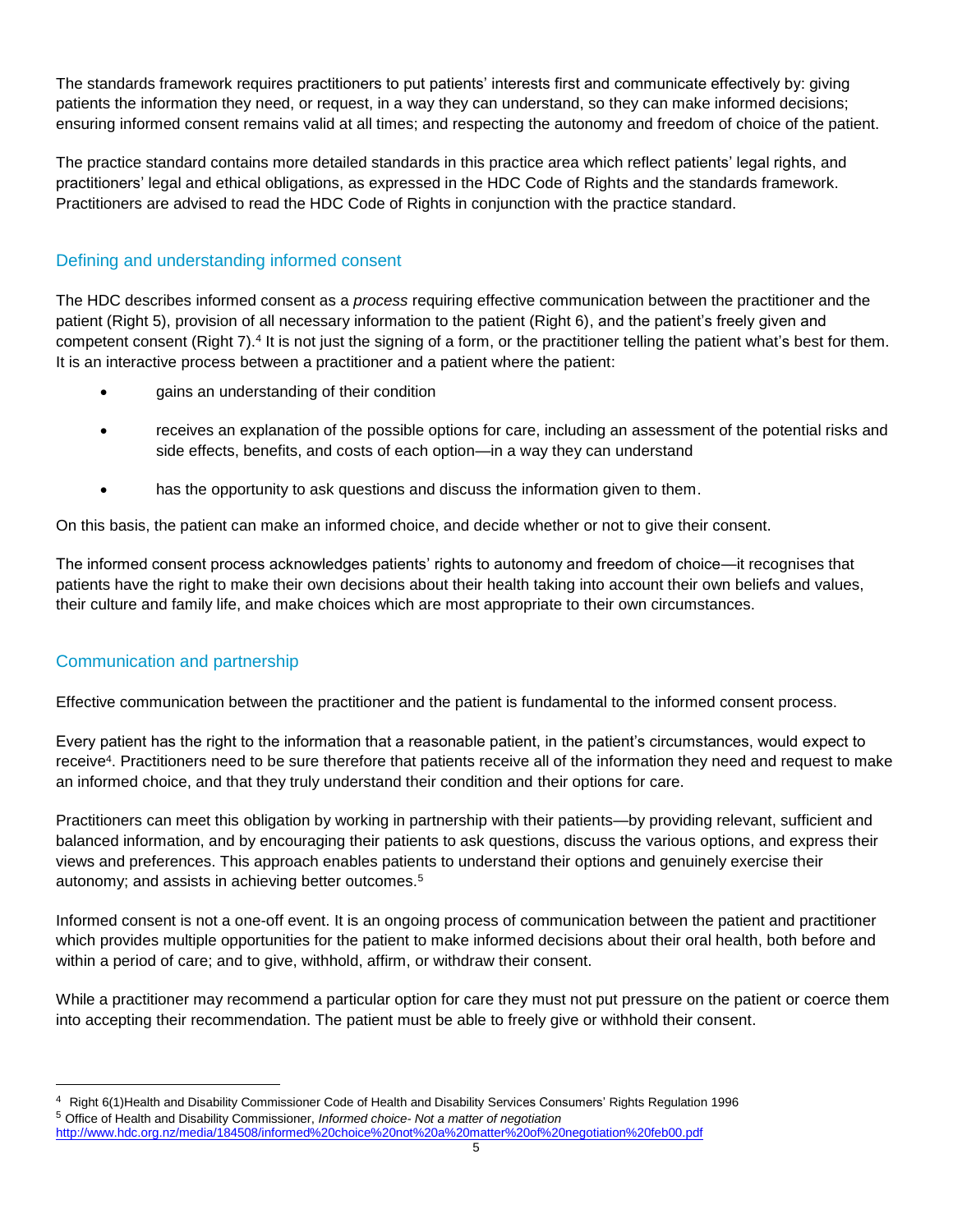#### **Competence**

Every patient must be presumed competent to make an informed choice and give informed consent, unless there are reasonable grounds for believing that the patient is not competent<sup>5</sup>; this applies regardless of the patient's age.

Competence in the context of informed consent means the patient must be able to:

- understand the nature and purpose of the proposed care and the explanations given about the possible options—including the potential risks and side effects, benefits, and costs of each option
- weigh up that information as part of the process of making their choice
- understand that they are free to choose whether or not they give their consent (including the consequences of their decision to give or withhold consent)
- communicate their decision (whether by talking, using sign language or any other means).

Patients may lack competence for a number of reasons—they might be unconscious, or suffering from some temporary or permanent form of mental impairment; or be of an age or maturity level which limits their competence. A patient's competence may vary over time.

Practitioners must assess the patient's competence where there are grounds for believing their capacity to give informed consent may be impaired. Guidance in making this assessment is provided under Standard 6 of the practice standard.

When a patient is not competent or has diminished competence, the HDC Code of Rights requires that practitioners seek to involve someone in the informed consent process who is legally entitled to consent on the patient's behalf, and to obtain their consent before providing care.

This person may be:

 $\overline{a}$ 

- a parent, guardian, or carer with legal authority
- welfare guardian, appointed under the Protection of Personal and Property Rights Act 1988
- someone with enduring power of attorney for the patient's health and welfare.

Being a relative of the patient does not in itself give legal authority to consent on behalf of the patient.

Where a patient has diminished competence, that patient retains the right to make informed choices and give informed consent, to the extent appropriate to their level of competence; regardless of age. <sup>6</sup> This means that while someone with legal authority needs to be involved in the informed consent process and provide their consent, practitioners need to make every effort to encourage and enable the continued involvement of the patient in the informed consent process, to the extent their level of competence allows.

Under the Care of Children Act 2004 young people over the age of 16 have the right to give consent, or refuse to give consent, for any medical, surgical or dental treatment or procedures as if they were of full age.

A patient under the age of 16 may give consent to care without the need for a parent/guardian/carer's approval, provided they are able to understand the nature, purpose, and possible consequences of the proposed treatment as well as the consequences of refusing care. 7

Practitioners are advised to carefully consider the situation where the patient under 16 years of age is deemed competent to give consent. Even though parental consent is not legally required, practitioners are advised to consider involving the

<sup>5</sup> Right 7(2) Health and Disability Commissioner Code of Health and Disability Services Consumers' Rights Regulation 1996

<sup>&</sup>lt;sup>6</sup> Right 7(3) Health and Disability Commissioner Code of Health and Disability Services Consumers' Rights Regulation 1996

<sup>7</sup> Ministry of Health *Consent in Child and Youth Health: Information for Practitioners*.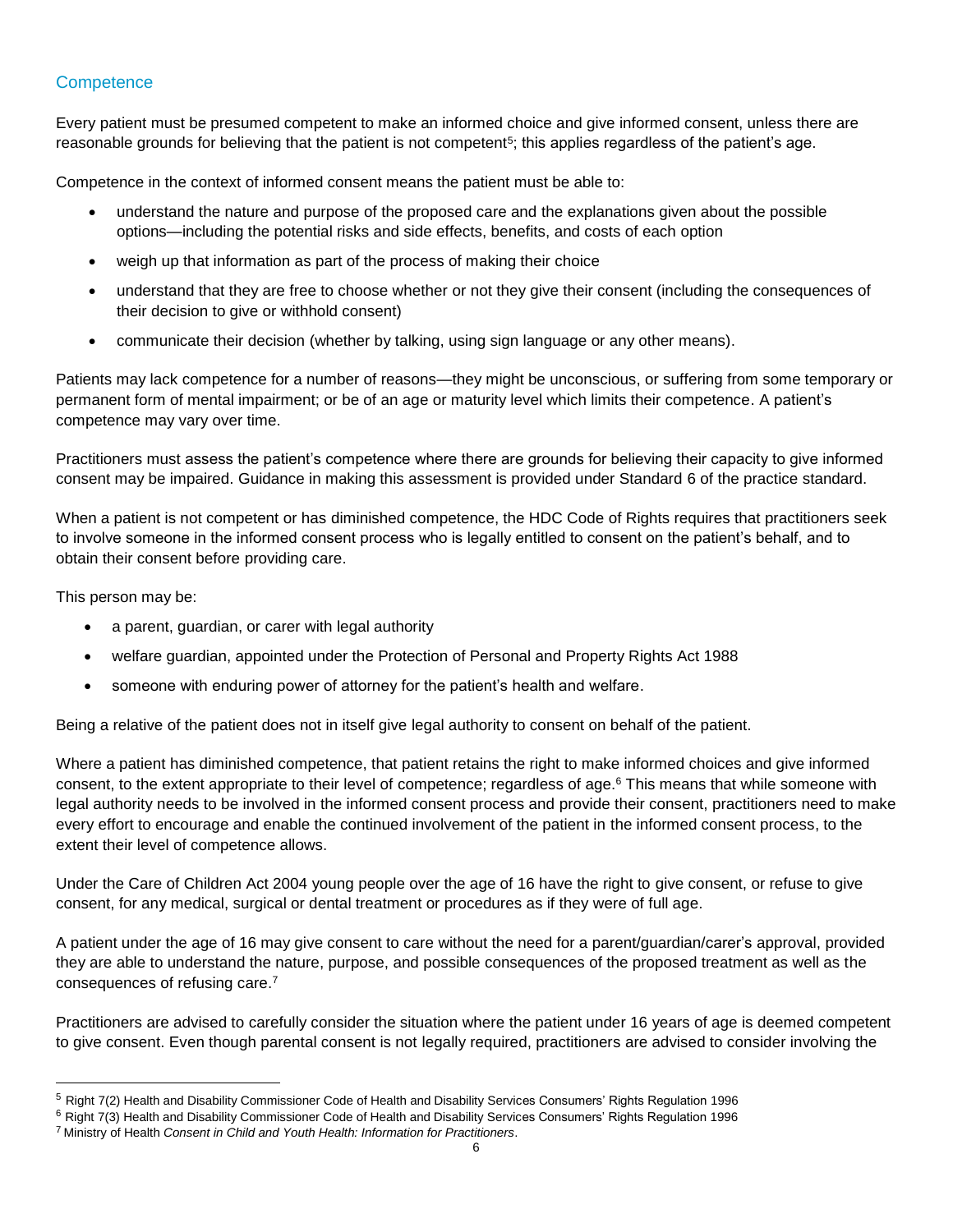parent/guardian/carer in the informed consent process, and to gain their approval for care. In this event, it is expected that the patient will continue to be involved in the decision-making process.

#### Expression of consent

Patients typically give oral or written consent.

Oral consent is considered sufficient when minor procedures are involved in the patient's care, and no sedation or general anaesthesia is used.

Written consent is advisable when the patient's care is complex and/or major procedures are involved; and is required in specific circumstances (see Standard 7).

Practitioners are reminded that regardless of the way in which the patient gives their consent, the integrity of the informed consent process relies on effective communication and working in partnership with their patients to ensure patients are fully informed and enabled to make a free and informed choice.

Practitioners are advised to include a summary of the discussions held during the informed consent process in the patient record.

#### Acknowledgements

The informed consent practice standard is founded on a number of different sources, including the Health and Disability Services Consumers' Rights Regulation 1996, the New Zealand Dental Association's code of practice *Informed consent,* the Ministry of Health's *Consent in Child and Youth Health: Information for Practitioners*, Dental Protection's publication *Consent,* (Australia), and the Medical Council of New Zealand's *Information, choice of treatment and informed consent.*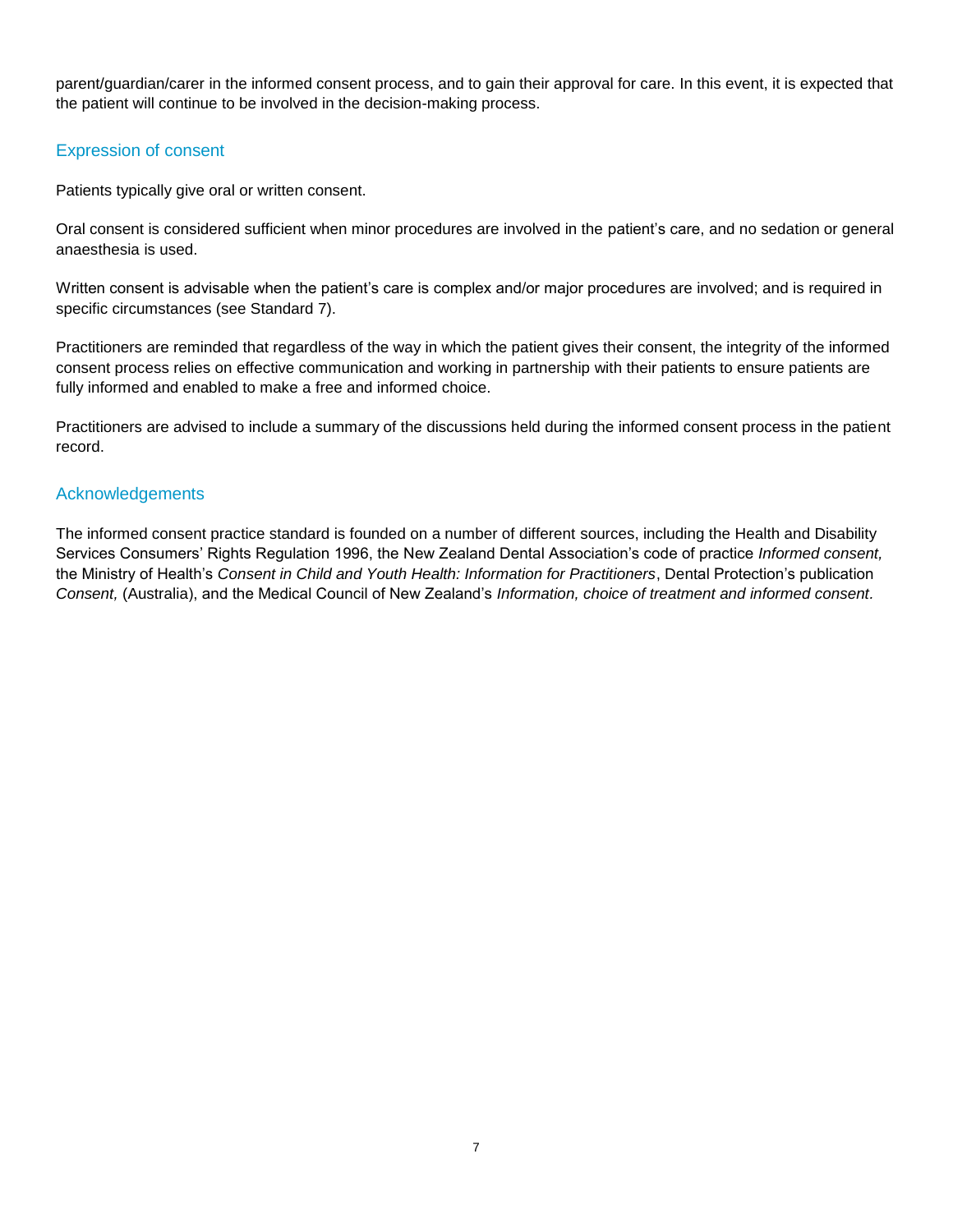# Informed consent practice standard

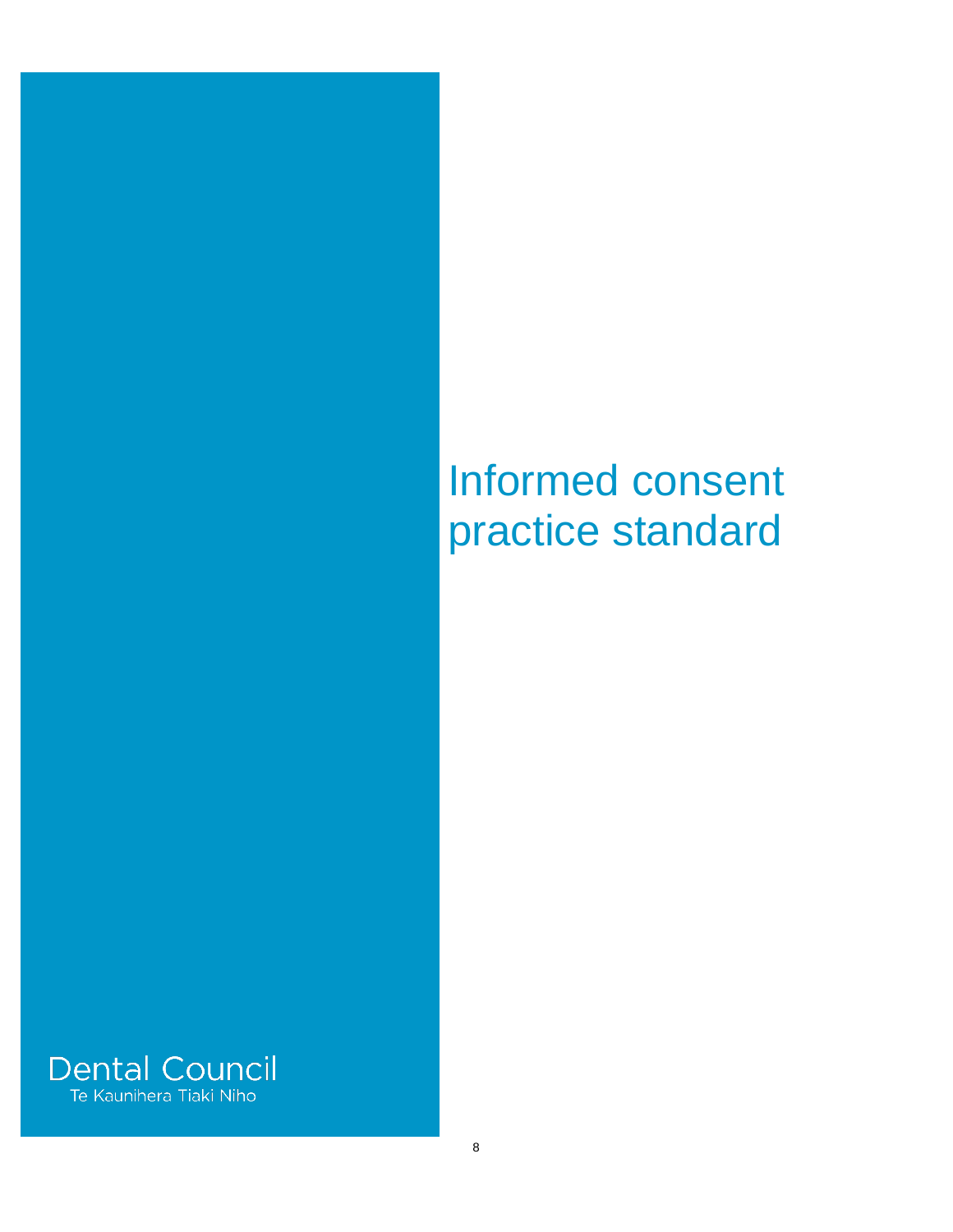# <span id="page-8-0"></span>List of standards

There are eight standards in the informed consent practice standard; these are listed below. The standards with associated guidance follow.

|                 | You must provide an environment that enables open, honest and effective communication.                                                                                                                                                                                                                                                                                                                                                                                                                                                                                                          |
|-----------------|-------------------------------------------------------------------------------------------------------------------------------------------------------------------------------------------------------------------------------------------------------------------------------------------------------------------------------------------------------------------------------------------------------------------------------------------------------------------------------------------------------------------------------------------------------------------------------------------------|
| $\overline{2}$  | You must give patients information in a way they can understand, and confirm their understanding, so they<br>can make informed choices about their oral health.                                                                                                                                                                                                                                                                                                                                                                                                                                 |
| $\overline{3}$  | You must ensure patients are fully informed during the informed consent process; and give honest and<br>accurate answers to questions relating to their care.                                                                                                                                                                                                                                                                                                                                                                                                                                   |
| $\overline{4}$  | You must obtain the informed consent of the patient before providing care, unless there is some other clear<br>authority to treat.                                                                                                                                                                                                                                                                                                                                                                                                                                                              |
| $\overline{5}$  | You must ensure informed consent remains valid throughout the period of care.                                                                                                                                                                                                                                                                                                                                                                                                                                                                                                                   |
| $6\overline{6}$ | You must assess a patient's competence to give informed consent where there are grounds for believing<br>their capacity may be impaired.<br>When they are not competent or competence is diminished, you must wherever possible involve someone in<br>the informed consent process who is legally entitled to consent on the patient's behalf and obtain their<br>consent.<br>Where no such person exists or is available to consent on behalf of the patient, provide care only when you<br>can do so lawfully (in accordance with the HDC Code of Rights or under the doctrine of necessity). |
|                 | You must have the written informed consent of the patient when:<br>the patient is to participate in any research; or<br>the procedure is experimental; or<br>the patient will be sedated or under a general anaesthetic; or<br>$\bullet$<br>there is a significant risk of adverse effects on the patient.<br>$\bullet$                                                                                                                                                                                                                                                                         |
| 8               | You must respect the patient's right to refuse care and to withdraw their consent at any time; and accept<br>their decisions without prejudice.                                                                                                                                                                                                                                                                                                                                                                                                                                                 |
|                 |                                                                                                                                                                                                                                                                                                                                                                                                                                                                                                                                                                                                 |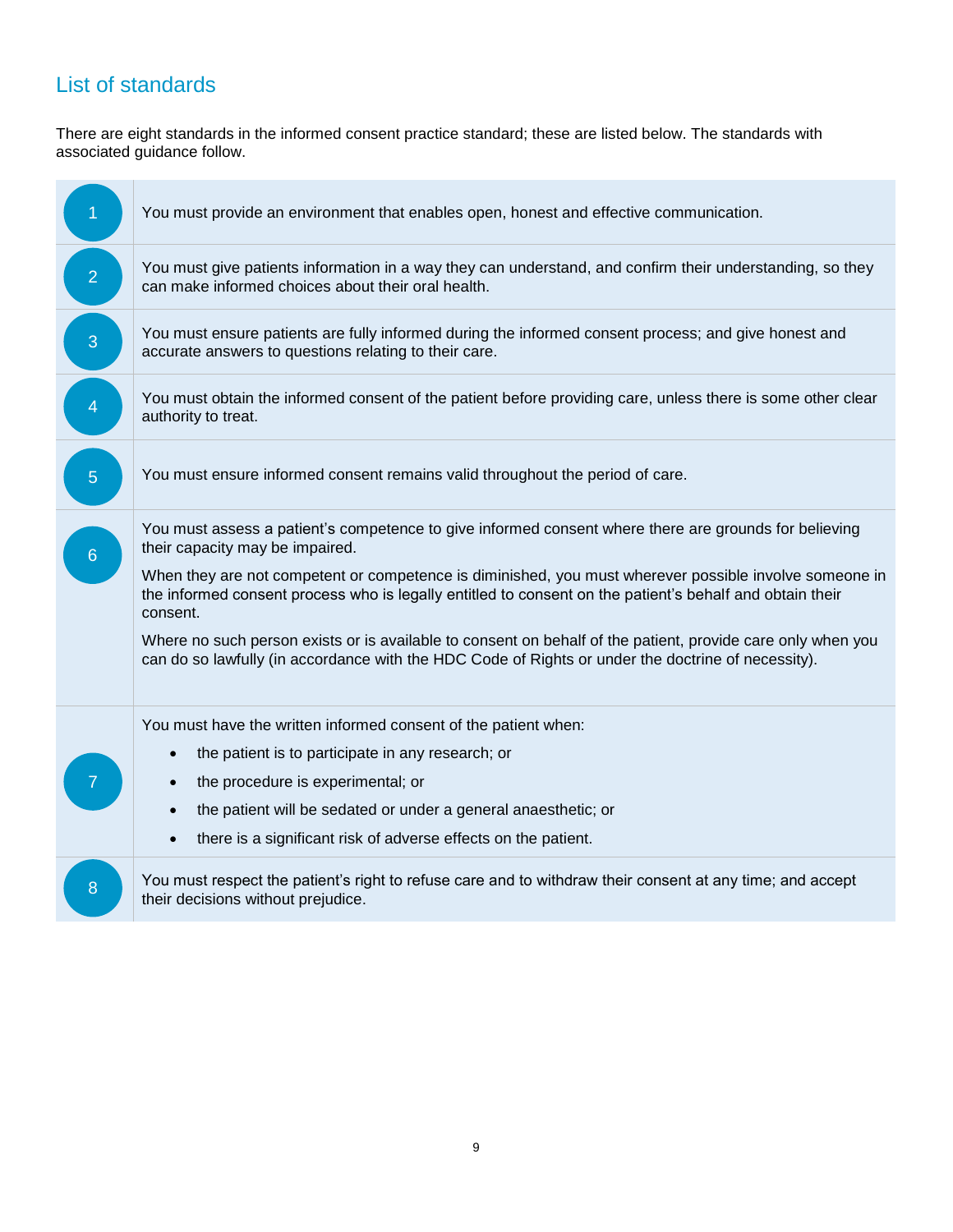# <span id="page-9-1"></span><span id="page-9-0"></span>Standards with guidance

1

2 3

You must provide an environment that enables open, honest and effective communication.

You must give patients information in a way they can understand, and confirm their understanding, so they can make informed choices about their oral health.

#### **Guidance**

- Understand that you are responsible for ensuring effective communication takes place between yourself and your patients during the informed consent process.
- $\triangleright$  Approach the process of informed consent as a partnership which through open communication enables the patient to truly understand their options for care, and genuinely exercise their autonomy.
- $\triangleright$  Listen to your patients and treat them as individuals. Take their specific communication needs and preferences into account, respecting cultural values and differences.
- $\triangleright$  Support a patient's choice to have family, whānau or other support persons involved in the informed consent process. This may assist them in understanding the information being given and making an informed choice.
- $\triangleright$  Give information to patients in a form, language, and manner that enables them to understand the information being given to them. Use plain language, pitched at a level the patient understands; and use visual aids, diagrams or models as appropriate.
- $\triangleright$  Recognise communication barriers, and where necessary and reasonably practicable, arrange for a competent language or sign language interpreter, as appropriate.
- $\triangleright$  Be aware of your choice of words, tone of voice, and body language when communicating with your patients patients may be unduly influenced by the way in which you communicate with them.
- $\triangleright$  Encourage your patients to ask questions and give them the opportunity to discuss with you the various options for care, and their preferences and concerns.
- $\triangleright$  Check whether your patient needs any additional support to understand information, communicate their wishes, or to make a choice; and assist in arranging this, as needed.
- $\triangleright$  Confirm your patients' understanding of the information given to them by using communication techniques such as the teach-back method, and engaging in discussion with them.
- $\triangleright$  Give your patients the time they need to consider the information you have given them, and your discussions; and allow them the time they need to make an informed choice.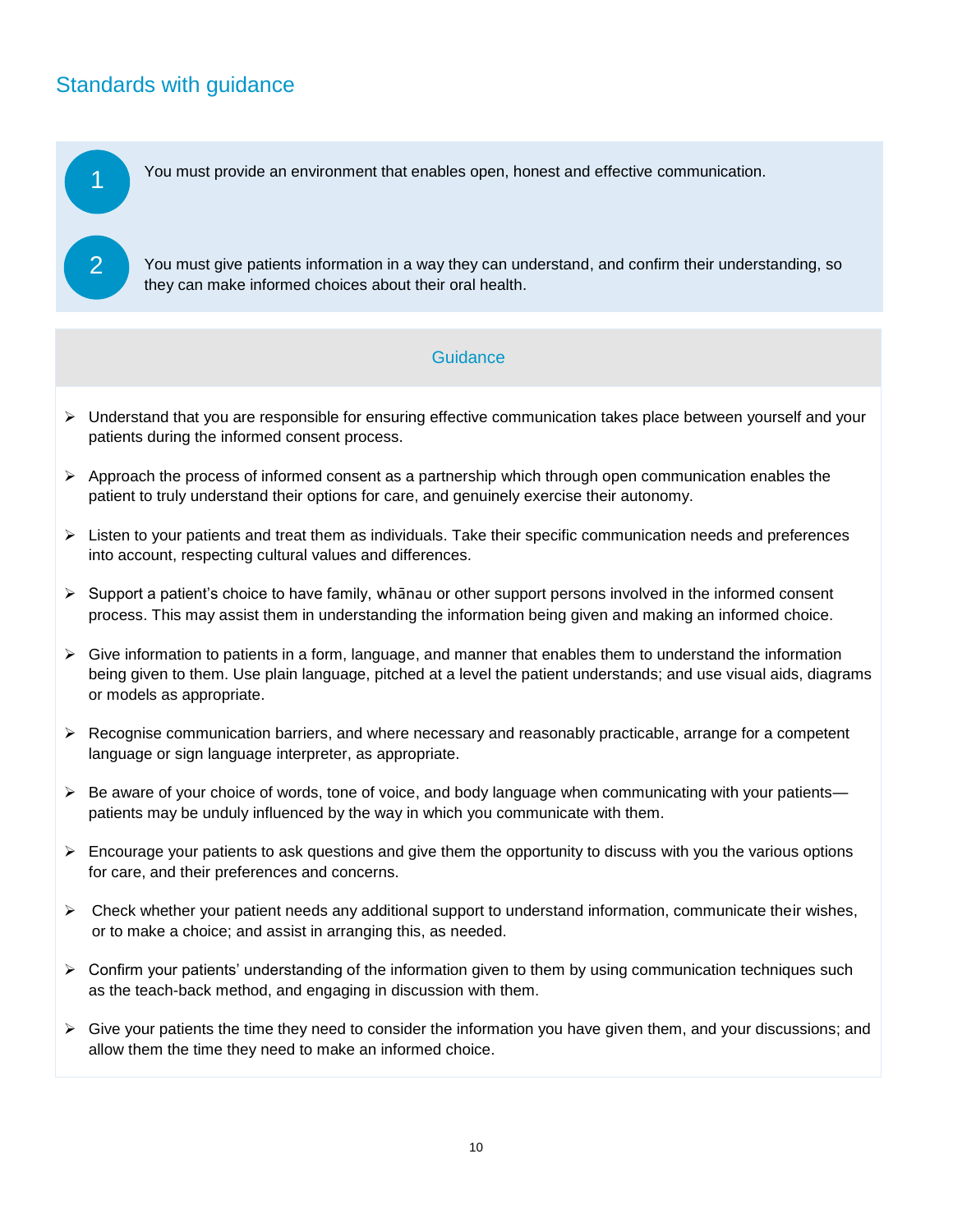<span id="page-10-0"></span>You must ensure patients are fully informed during the informed consent process; and give honest and **3** You must ensure patients are fully informed during to accurate answers to questions relating to their care.

#### **Guidance**

Provide the information the patient requests or needs to make an informed choice, including: 3

- an explanation of their condition and the purpose of care
- an explanation of the possible options for care, including their likelihood of achieving the purpose of care; the associated risks, side effects, and benefits—and their likelihood; and the costs of each option
- possible consequences of not receiving care
- who will be providing the care—this includes informing patients when aspects of the care are provided remotely, for example, laboratory services, radiograph interpretation and reporting, and orthodontic treatment planning
- advice of the estimated time within which care will be provided
- notification of any proposed participation in teaching or research, including whether the research requires and/or has received ethical approval
- the results of tests, procedures, and findings.
- $\triangleright$  Do not make assumptions about the information the patient might want or need—encourage questions and engage in discussion with your patients to ensure they have all of the information *they feel they need* to make an informed decision.
- $\triangleright$  Be sure to explain all of the possible options for care; do not make assumptions about how the patient might view the affordability or the value of particular options.
- $\triangleright$  Provide relevant, accurate and balanced information. Assess any written material you give to your patients to ensure it does not create a one-sided picture which downplays risks and limitations; over-emphasises benefits; or unduly criticises other treatment options.
- $\triangleright$  Answer any questions your patient has related to their care honestly and accurately, including questions about:
	- the identity, qualifications, and experience of the practitioner providing the care
	- the recommendations you have given
	- how the patient can get an opinion from another practitioner
	- the results of research
	- the source of materials used in the construction and repair of fixed or removable dental appliances and prostheses.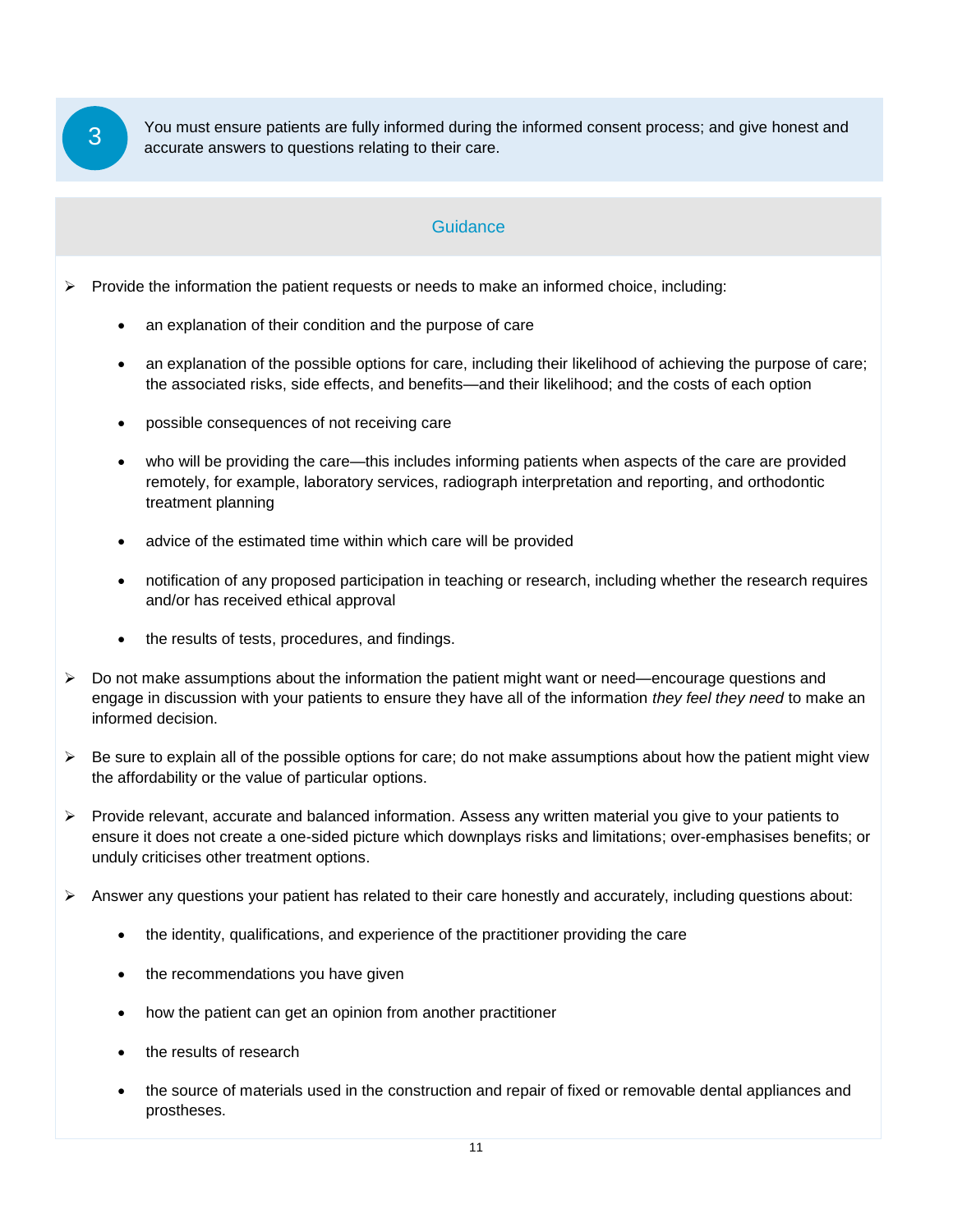- $\triangleright$  Provide a written summary of the information provided when this is requested by the patient, or when you or the patient considers this would be helpful, for example, when the care is complex and/or the timeframe for care is long.
- $\triangleright$  Make sure the patient is aware of their right to seek a second opinion; in particular where the options for care are complex and/or involve major procedures, where the care is experimental, or where there is a significant risk of adverse effects on the patient.
- $\triangleright$  Inform the patient if care is to be provided by a student practitioner, and obtain the patient's written consent for this circumstance.
- <span id="page-11-0"></span> $\triangleright$  Respect the patient's right to express a preference as to who will provide care, and meet that preference where practical.



You must ensure informed consent remains valid throughout the period of care.

#### **Guidance**

- <span id="page-11-1"></span> Recognise and respect the right of the competent patient to make an informed choice and give informed consent 3before you provide care for them.
- $\triangleright$  Recognise that when the patient is not competent or has diminished competence, someone who is legally entitled to give consent on behalf of the patient needs to be involved in the informed consent process and give their consent before you provide care.

When no such person exists or is available, meet the requirements of Standard 6.

- $\triangleright$  Do not put pressure on anyone, or coerce them into giving their consent; consent must be given freely
- $\triangleright$  Recognise that in an emergency medical situation, where immediate treatment is necessary to prevent serious and imminent injury to a patient's health, obtaining informed consent may not be possible and care may be provided under the doctrine of necessity.

The doctrine of necessity is a common law defence which justifies the provision of treatment where a practitioner believes in good faith, on grounds which are objectively reasonable, that treatment is necessary in order to preserve human life, or to prevent serious physical harm. It is typically applied in emergency treatment situations.

 $\triangleright$  Understand that any patient over the age of 16 years of age has the right to consent, or refuse to give consent, as if they were of full age; even if they are not paying for their treatment.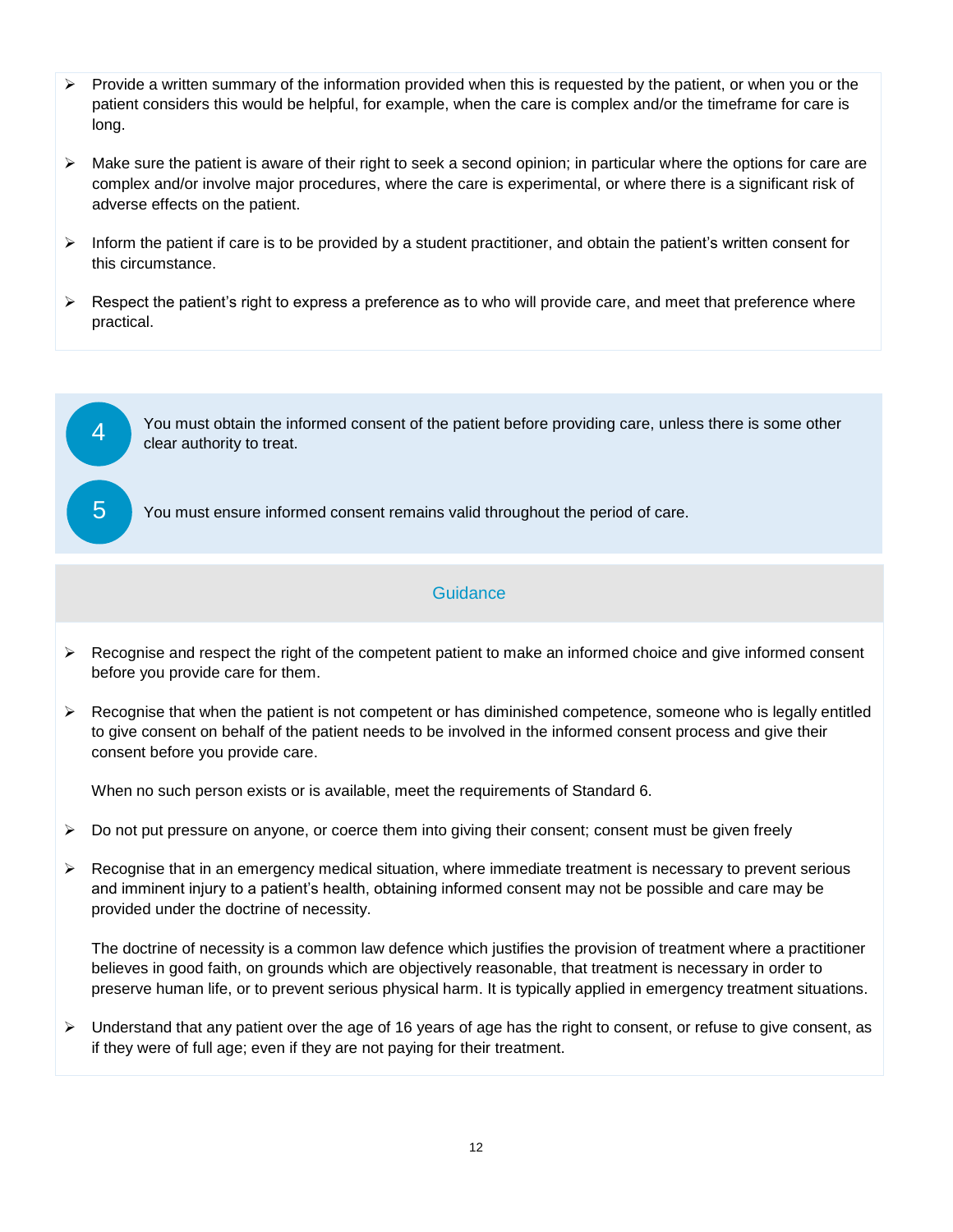- $\triangleright$  When the patient is under 16 years of age and is deemed competent, consider involving the parent/guardian/carer in the informed consent process, and gain their approval for care—even though this is not legally required. In this event, make sure you continue to involve the patient in the decision-making process.
- $\triangleright$  Make every effort to encourage and enable patients of any age with diminished competence to be involved in the informed consent process; they retain their right to make informed choices and give informed consent to the extent appropriate to their level of competence, regardless of age.
- $\triangleright$  Do not assume that consent given by a parent/guardian/carer, or anyone else with legal authority to give their consent, necessarily implies consent by a child or an adult with diminished competence. Encourage discussion between the parties to reach a consensus before providing care, where appropriate and practical.
- $\triangleright$  Be sure that at all times, the care you obtained consent for is the care that you provide. If care is wrongly provided that has not been consented to, the informed consent that was obtained is not considered 'valid'.
- $\triangleright$  Seek the patient's informed consent when a change to the planned and consented to care is needed, for example, as a consequence of a change in the patient's condition or when the anticipated outcome of care has not been achieved.
- $\triangleright$  In the event that a change of practitioner is necessary during a period of care, obtain the patient's consent for this change and confirm their consent for the planned care before proceeding.
- $\triangleright$  Recognise that for informed consent to be valid throughout the period of care, an ongoing process of communication is required between yourself and your patient that keeps them fully informed regarding their condition and the progress of care. This provides them with multiple opportunities to review and re-assess their choice, and to affirm or withdraw their consent for care. This is particularly relevant for treatment with long timeframes, such as orthodontic care.
- $\triangleright$  Respect the patient's right to decide about the return or disposal of any body parts or bodily substances removed or obtained during care; offer to return a patient's extracted teeth to them.
- $\triangleright$  Keep an accurate and contemporaneous written record of the discussions held in the informed consent process; and document the patient's oral consent when this is given.
- $\triangleright$  Where consent is obtained from or involving a welfare guardian or the holder of an enduring power of attorney, ensure you retain a copy of the Court Order appointing the welfare guardian, or as the case may be, the enduring power of attorney, on the patient file together with a record of what was agreed.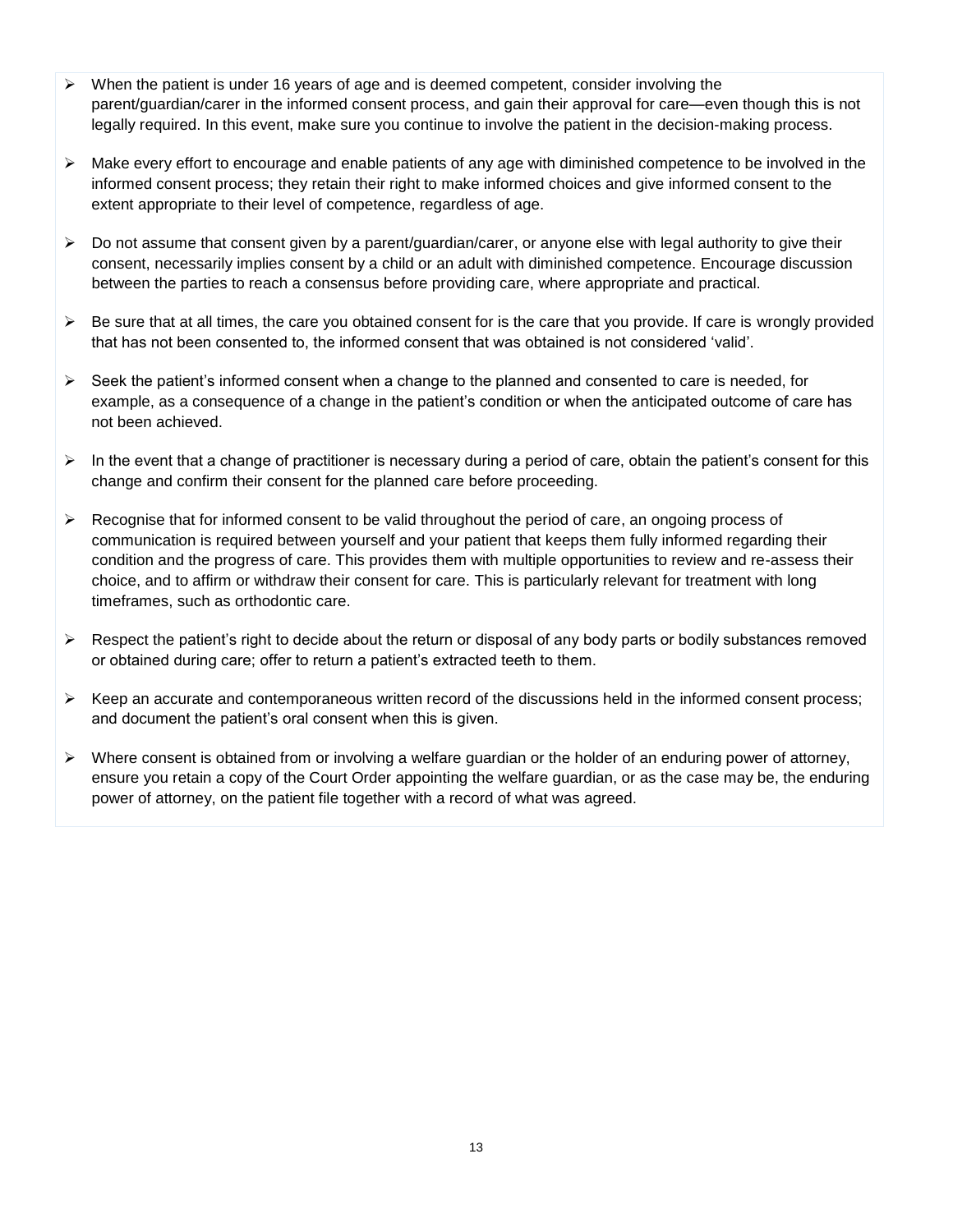6

6

 You must assess a patient's competence to give informed consent where there are grounds for believing their capacity may be impaired.

When they are not competent or competence is diminished, you must wherever possible involve someone in the informed consent process who is legally entitled to consent on the patient's behalf and obtain their consent.

Where no such person exists or is available to consent on behalf of the patient, provide care only when you can do so lawfully (in accordance with the HDC Code of Rights or under the doctrine of necessity).

#### **Guidance**

- $\triangleright$  Presume that the patient is competent to make an informed choice and give informed consent, unless you have reasonable grounds for believing otherwise.
- $\triangleright$  In assessing the patient's competence to give informed consent, ask yourself:
	- Is the patient able to understand the purpose of the proposed care and the explanations given about the possible options, including the associated risks, side effects, benefits, and costs?
	- Is the patient able to weigh up that information as part of the process of making their choice?
	- Can the patient understand that they can choose whether or not they give their consent for care?
	- Is the patient able to communicate their decision?
- $\triangleright$  Understand that the patient's ability to make an informed choice and give consent may vary over time and may be influenced by factors such as the complexity of the information they are being asked to consider, their age, their level of maturity, and their mental, physical and emotional state.
- $\triangleright$  Be aware of the potential effect prescribed medicines and illicit drugs may have on the patient's ability to understand and process information.
- $\triangleright$  Take all reasonable steps to support the patient in making an informed choice for themselves before deciding they are not competent, or their competence is diminished. This may include revised explanations of the options for care; or the involvement of family, whānau or other support persons, with the patient's permission.
- $\triangleright$  Do not consider the patient is not competent to give informed consent simply because they disagree with your recommendation for care or refuse to give their consent.
- $\triangleright$  Recognise that the seriousness of the patient's condition and the gravity of the proposed care are important considerations in assessing whether the patient is competent to give informed consent.

For example, a child of 14 may be considered competent to give their consent for an examination, scale and polish, but not competent when they need to weigh up options for care that involve pulp treatment versus extraction. The same clinical example may also be applicable to a patient affected by dementia.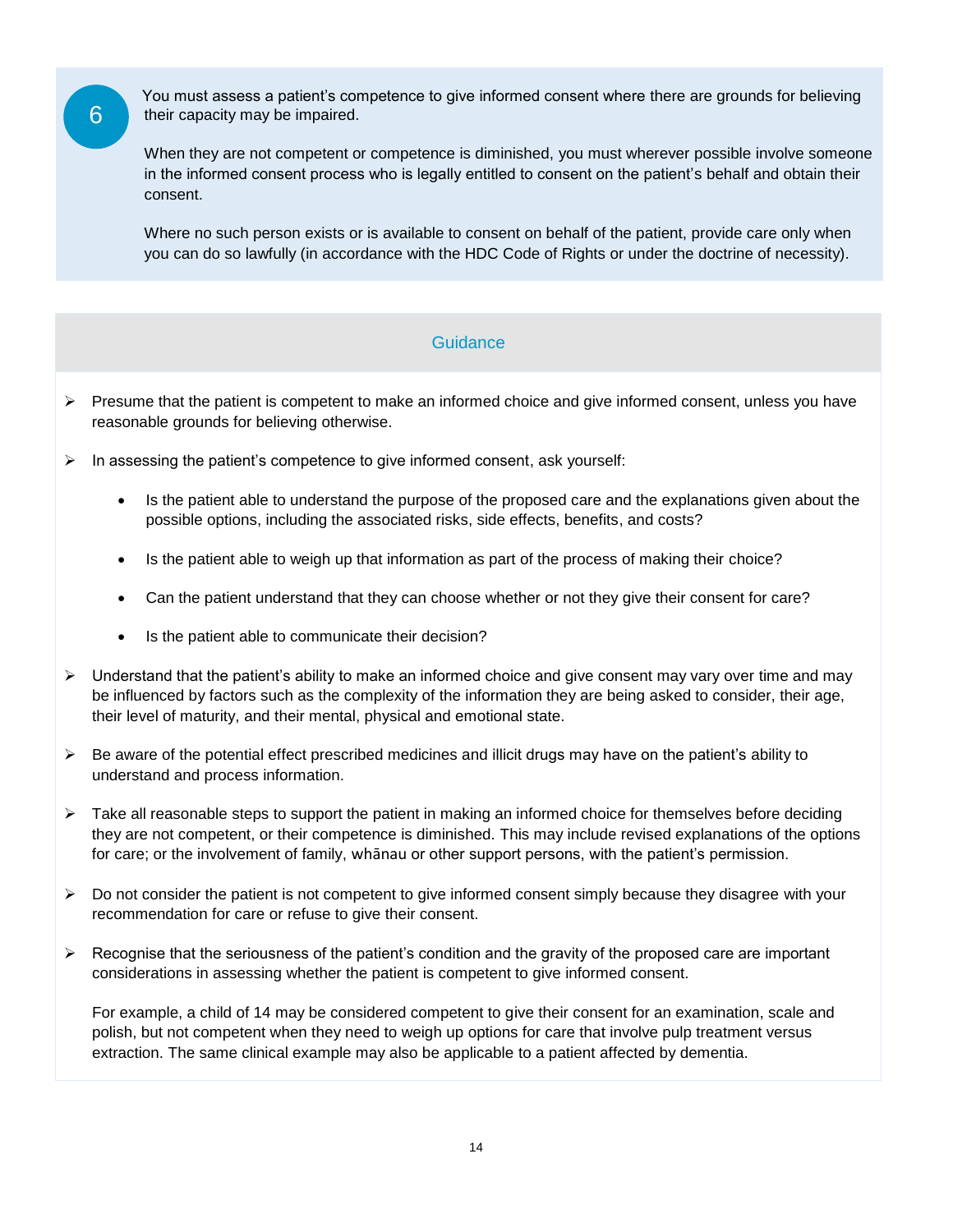$\triangleright$  Contact someone who is legally entitled to consent on the patient's behalf and involve them in the informed consent process when the patient is not competent or has diminished competence, and obtain their consent before providing care.

This may be a parent/guardian/carer, a welfare guardian (appointed under the Protection of Personal and Property Rights Act 1988), or someone with enduring power of attorney for the patient's personal care and welfare. Someone who is just a relative of the patient does not have the legal authority to consent on behalf of the patient.

- $\triangleright$  In accordance with Right 7.4 of the HDC Code of Rights, when the patient is not competent to give informed consent and it is not possible to involve someone in the informed consent process who is legally entitled to consent on the patient's behalf, you may provide treatment where:
	- a) It is in the best interests of the patient; and
	- b) You have taken reasonable steps to ascertain the views of the patient; and
	- c) Either,-

7

6

- i) Having ascertained the patient's views and having regard for them, you believe, on reasonable grounds, that providing the care is consistent with the informed choice the patient would make if they were competent; or
- ii) Having been unable to ascertain the patient's views, you take into account the views of other suitable persons who are interested in the welfare of the patient and are available to advise you.

<span id="page-14-0"></span>A flow diagram which may assist practitioners in meeting these obligations is provided as Appendix A.

You must have the written informed consent of the patient when:

- the patient is to participate in any research; or
- the procedure is experimental; or
- the patient will be sedated or under a general anaesthetic; or
- there is a significant risk of adverse effects on the patient.

#### Guidance

- $\triangleright$  Additionally, obtain written consent when the patient's care is complex and/or involves major procedures OR when you are uncertain as to whether the care involves minor or major procedures, and/or is complex.
- $\triangleright$  Avoid the use of standardised forms or templates when obtaining written consent, particularly those from international sources where the legal requirements for consent may differ from those in New Zealand.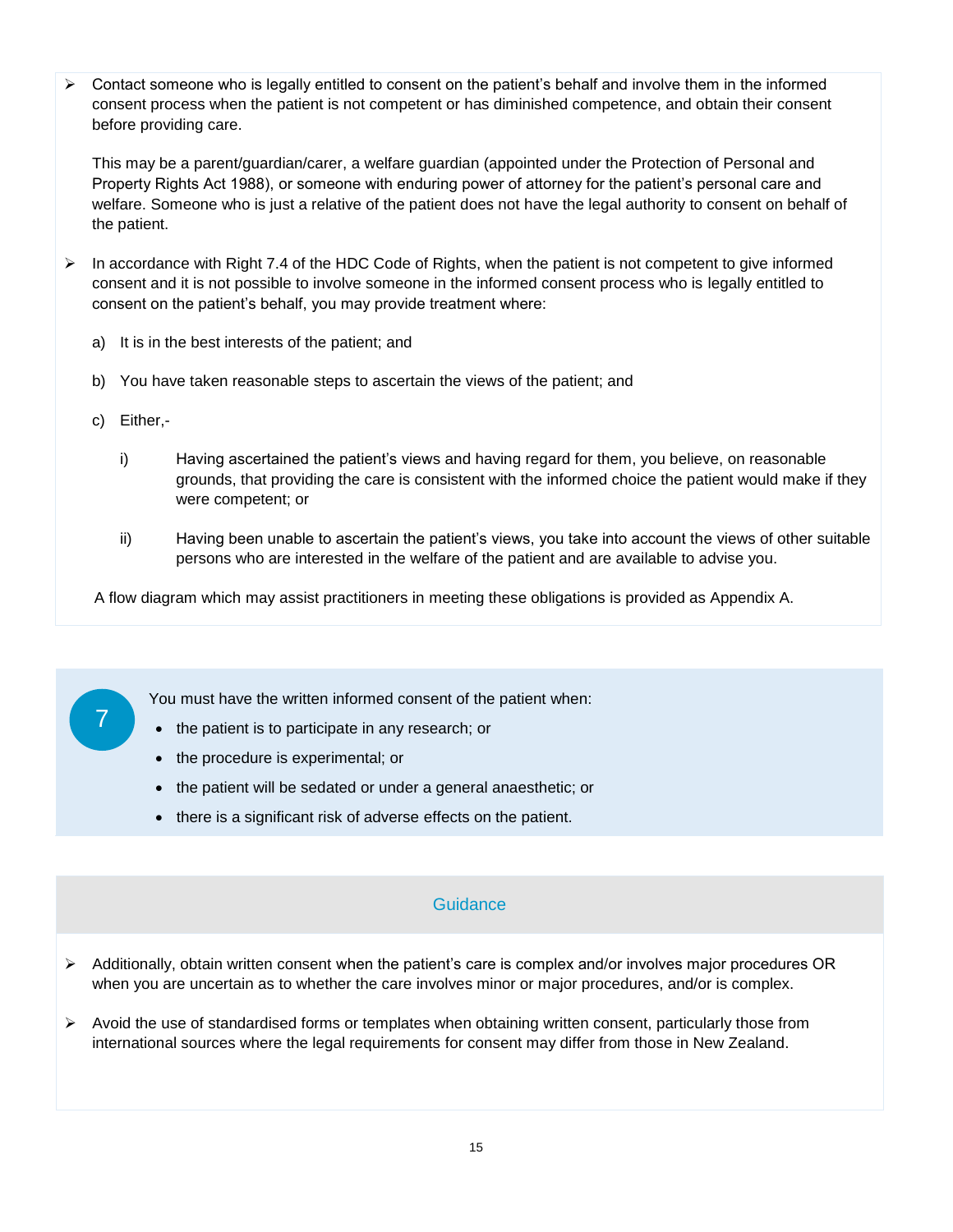- $\triangleright$  Develop written information specifically for the patient's circumstances using language that is readily understandable and that at minimum, covers:
	- an explanation of the patient's condition and the purpose of care
	- an explanation of the possible options for care, including their likelihood of achieving the purpose of care; the associated risks, side effects, and benefits—and their likelihood; and the costs of each option
	- possible consequences of not receiving care
	- advice of the estimated time within which care will be provided
	- the option to which the patient has agreed.
- Be aware that obtaining the patient's written consent does not lessen your responsibilities for the outcomes of care.
- $\triangleright$  Where care is to be delivered by a student practitioner, obtain the written consent of the patient for this circumstance.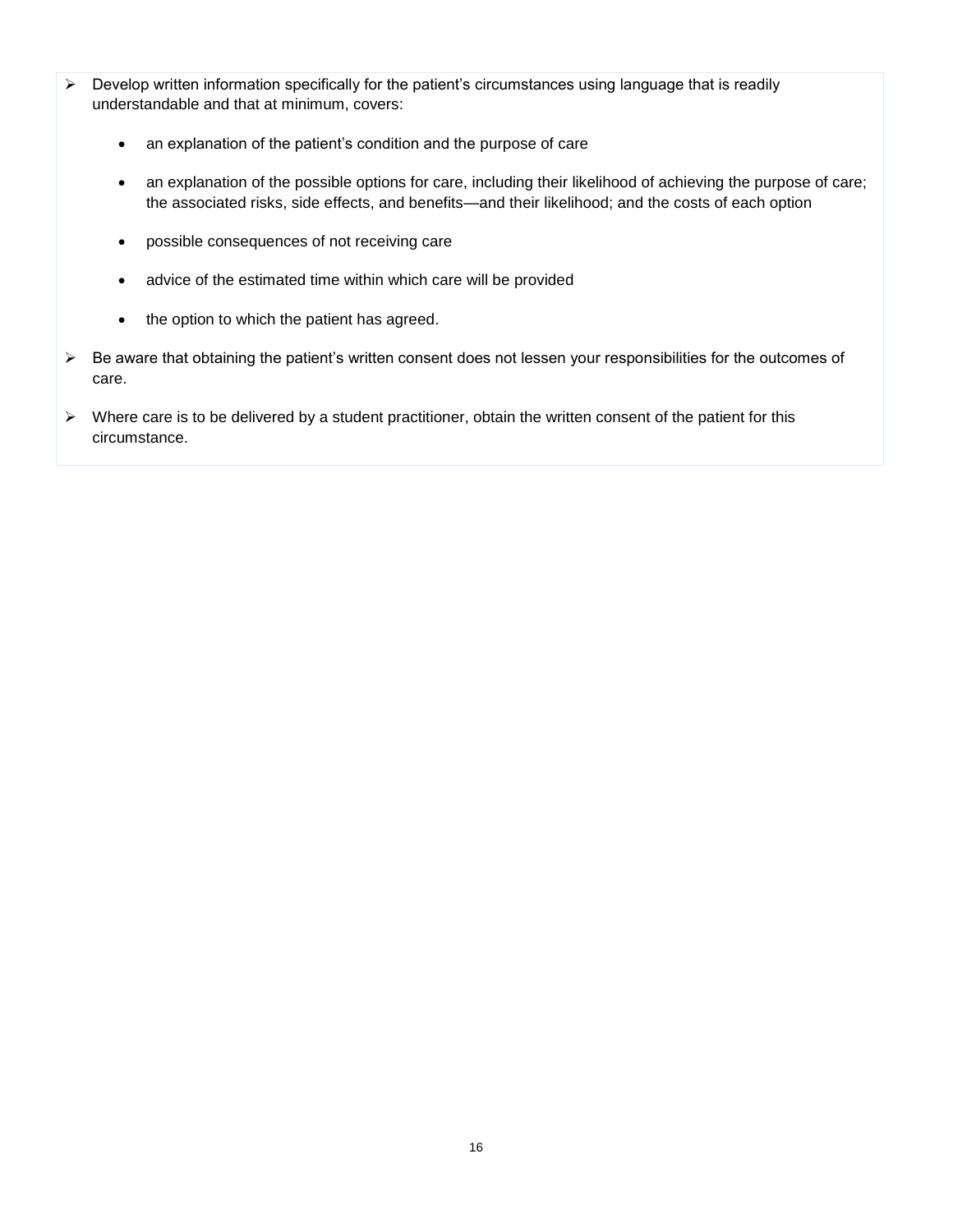8

6

<span id="page-16-0"></span>You must respect the patient's right to refuse care and to withdraw their consent to care at any time; and accept their decisions without prejudice.

#### **Guidance**

- > Make it clear to your patients that they are free to choose whether they give their consent or refuse care, without fear of prejudice.
- $\triangleright$  In the event the patient refuses care, record the patient's decision in the patient record, along with any discussion.
- Make it clear to your patients that they can re-visit their decision at any time and change their minds; and that they may withdraw their consent at any time.